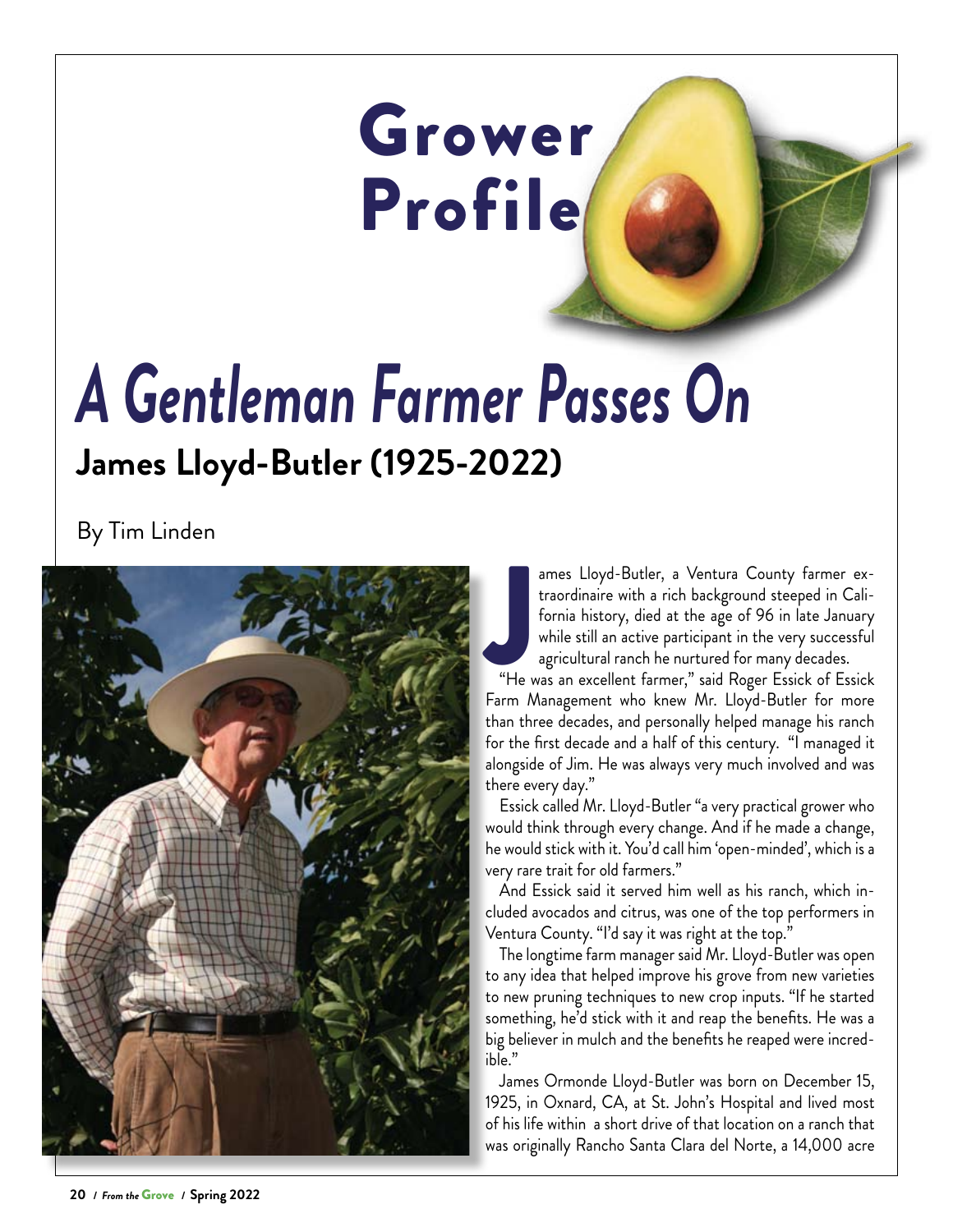

Mexican land grant dating back to 1837, and occupying much of the Oxnard Plain. Mr. Lloyd-Butler's ancestors acquired their part of the property in 1864, and it passed down to him and his brothers, Pat and Shane, through their mother Ida Ross Lloyd-Butler. She became the principal heir in 1908. Mr. Lloyd-Butler grew up on the ranch picking walnuts, which at the time was a major Ventura County crop. After graduating from Santa Clara High School in Oxnard, he joined the Navy and served as a radioman in the Pacific theater during World War II. After the war, he earned degrees from St. Mary's College in Moraga and Cal Poly, Pomona.

In the late 1950s, Mr. Lloyd-Butler and Cynthia Dolores Marsh were married and settled into life in Ventura County. He initially worked as a superintendent on another farm but eventually took over duties at the family farm in the mid-1970s as his father's health was waning.

Son Thomas Lloyd-Butler said from the mid-1970s until just a few months before his death, his father managed the family ranch owned by the three wings of the family. Once James took over the reins, he endeavored to modernize the operation by trying new farming practices and upgrading all aspects of the operation from crop sectors to varieties to the irrigation system.

Though avocados were grown on the ranch as early as the 1950s, Tom said his father experimented with new varieties and greatly enhanced the avocado portfolio. Tom noted that his father was one of the first growers to experiment with the GEM variety. "My father had a tradition of innovation. He had studied entomology and was very interested in bio-diversity. It resonated with him."

Tom recalled a bee habitat project his father worked on in collaboration with Dr. Gordon Frankie of UC Berkeley. That project is still alive today, supporting 126 species of native bees found on the ranch. "If it wasn't for people like him, we wouldn't have made the progress we had," Frankie was quoted as saying in another publication's tribute to James Lloyd-Butler.

Tom recalls that his father was always welcoming other

growers and researchers to the property, willing to both learn from them and pass on his own learnings. Like the farm manager Essick, Tom pointed to his father's love of mulching, which he used to improve the soil and reduce water usage. "He also used cover crops," he said. "He was always wanting to conserve soil. He was a believer in regenerative agriculture."

Ben Faber, a University of California Cooperative Extension (UCCE) specialist for Ventura County, also had a long relationship with Mr. Lloyd-Butler. "He was a wonderful guy," said Faber. "He was a really good person always willing to hold field workshops."

In fact, on his passing, Faber wrote a piece for the UCCE newsletter that he titled, "A Fine Farmer Passes".

Faber worked with Mr. Lloyd-Butler on many different crops including avocados, Meyer lemons and litchis over the years. In the tribute to this fine farmer, he wrote: "He was a great gentleman who loved learning, had a great love of family and was one of the best, if not the best farmers in Ventura County."

Jan DeLyser, vice president of marketing for the California Avocado Commission, used similar words with the same thought when describing her interactions with Mr. Lloyd-Butler. "He was such a gentleman. He had an impeccable ranch and was always willing to give."

DeLyser recalled that CAC filmed much of its footage for the "California Hand Grown" campaign on his ranch, as he was always willing to share his time and his property for the betterment of the industry.

Of his father, Tom Lloyd-Butler said: "He knew what his values were, and he lived them with a tremendous amount of consistency."

Twenty-nine-year-old John Lloyd-Butler, the grandson of James and son of Tom, had much opportunity to interact with his grandfather over the years. Like his father, John spent summers working on the ranch and learning about agriculture from his grandfather. In fact, he has made it his career as he currently works in ranch management for Brokaw Nursery, which is in Ventura County fairly close to the family ranch.